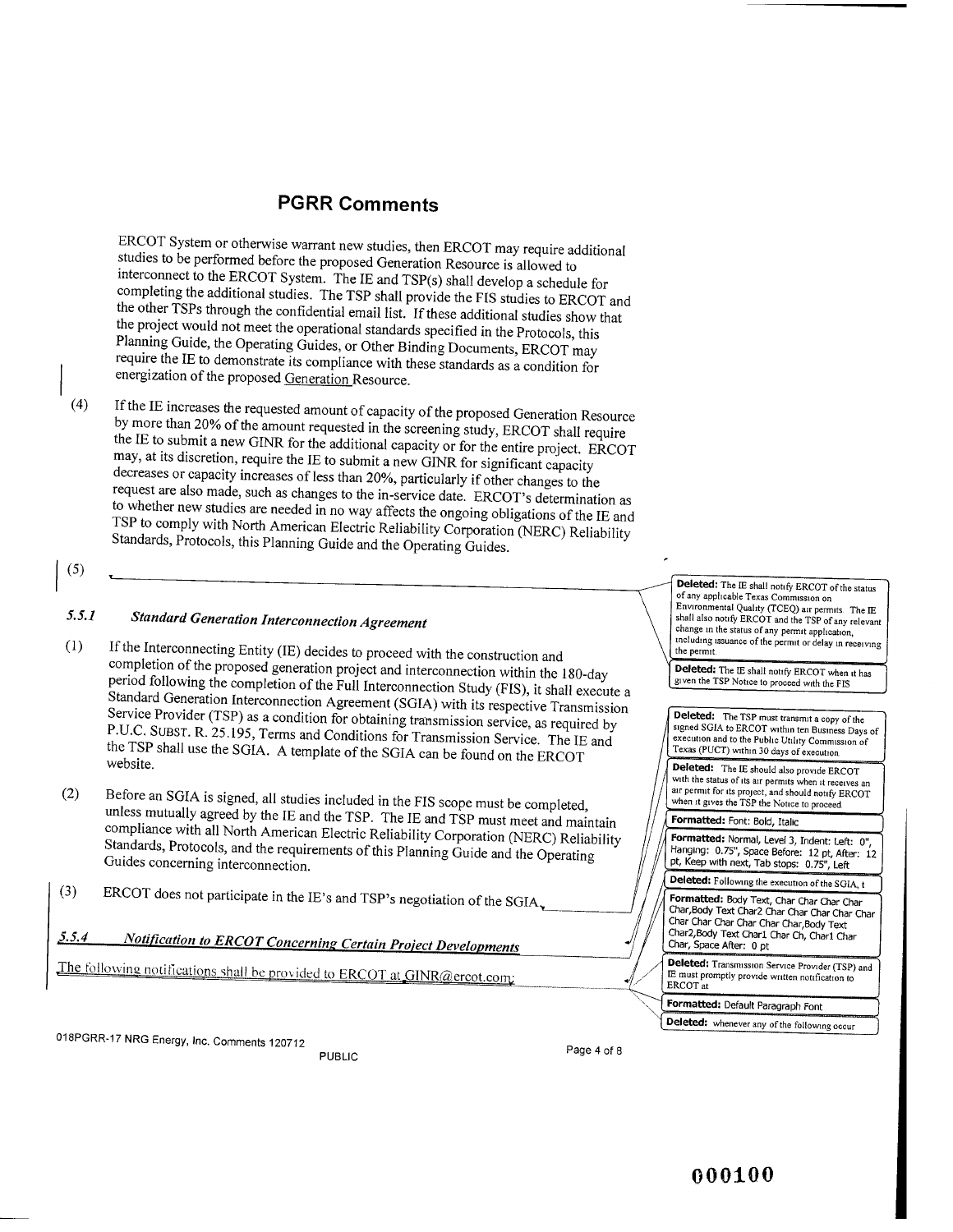|            | (a) | The IE shall notify ERCOT within ten Business Days of when it has given the<br>TSP notice to proceed with the FIS.                                                                                                                                                                                                                                                                                                                                                                                                                                              |                                                                                                                                                                                                                                                                  |
|------------|-----|-----------------------------------------------------------------------------------------------------------------------------------------------------------------------------------------------------------------------------------------------------------------------------------------------------------------------------------------------------------------------------------------------------------------------------------------------------------------------------------------------------------------------------------------------------------------|------------------------------------------------------------------------------------------------------------------------------------------------------------------------------------------------------------------------------------------------------------------|
|            | (b) | The TSP must transmit a copy of the signed SGIA to ERCOT within ten Business<br>Days of execution.                                                                                                                                                                                                                                                                                                                                                                                                                                                              |                                                                                                                                                                                                                                                                  |
|            | (c) | The TSP must transmit to ERCOT within a ten Business Days of execution a copy<br>of any financially binding agreement between the IE and the TSP under which the<br>interconnection for a Generation Resource will be constructed.                                                                                                                                                                                                                                                                                                                              | Deleted: and to the Public Utility Commission o<br>Texas (PUCT) within 30 days of execution<br>Deleted: h                                                                                                                                                        |
|            | (d) | The TSP must transmit a written notice to ERCOT within ten Business Days after<br>it receives both a notice to proceed with construction of the interconnection for<br>the Generation Resource and the financial security sufficient to fund the<br>interconnection facilities pursuant to either agreement addressed in (b) or (c)<br>above.                                                                                                                                                                                                                   | Deleted: within ten Business Days of execution                                                                                                                                                                                                                   |
|            | (e) | A Municipally Owned Utility (MOU) or Electric Cooperative (EC) must transmit +<br>a letter from a duly authorized official to ERCOT confirming the Entity's intent to<br>construct and operate a proposed Generation Resource and interconnect such<br>Generation Resource to its own transmission system.                                                                                                                                                                                                                                                      | Formatted: List, Char2 Char Char Char Char,<br>Char2 Char, Char1, Char1, Indent: Left: 1"<br>Deleted: The IE has given the TSP Notice to                                                                                                                         |
| 6.1<br>(1) |     | <b>Steady-State Model Development</b>                                                                                                                                                                                                                                                                                                                                                                                                                                                                                                                           | proceed with construction of the project and has<br>provided the TSP with the financial security<br>sufficient to fund the interconnection facilities, or<br>(b) The IE determines that it is not required to<br>provide the TSP with financial security for the |
|            |     | To adequately simulate steady-state system conditions, it is necessary to establish and<br>maintain steady-state data and simulation ready study cases in accordance with the<br>Steady State Working Group Procedure Manual. These case models, known as steady-<br>state base cases, shall contain appropriate equipment characteristics and system data, and<br>shall represent projected system conditions that provide a starting point for each required<br>season and year.<br>۰. -                                                                      | interconnection of the project.<br>Comment [yml2]: Please note that PGRR026<br>also proposes revisions to this section                                                                                                                                           |
|            | (a) | The Annual Planning Model base cases, which represent the annual peak load<br>conditions, as prescribed in Protocol Section 3.10.2, Annual Planning Model,<br>shall be developed annually, updated on a quarterly basis, and may be updated as<br>needed on an interim basis. Each Annual Planning Model base case, quarterly<br>updates, and interim updates shall be posted on the Market Information System<br>(MIS) Secure Area and the Planning and Operations Information website to<br>ensure availability of the most accurate steady-state base cases. |                                                                                                                                                                                                                                                                  |
|            | /ጉ) | $Addition of each 1, 1, 1$                                                                                                                                                                                                                                                                                                                                                                                                                                                                                                                                      |                                                                                                                                                                                                                                                                  |

- (b) Additional steady-state base cases, such as seasonal base cases, shall also be developed annually, updated on a quarterly basis, and may also be updated as needed on an interim basis. These derivative base cases, quarterly updates, and interim updates shall be posted on the Planning and Operations Information website to ensure availability of the most accurate steady-state base cases.
- (c) Interim updates that are posted as described in paragraph (1)(a) and (1)(b) above shall be in the form of a Power System Simulator for Engineering (PSS/E) formatted incremental change file.

018PGRR-17 NRG Energy, Inc Comments 120712

PUBLIC PUBLIC PAGE 2012

and to the Public Utility Commission of T) within 30 days of execution

 $\sim$   $\sim$ 

000101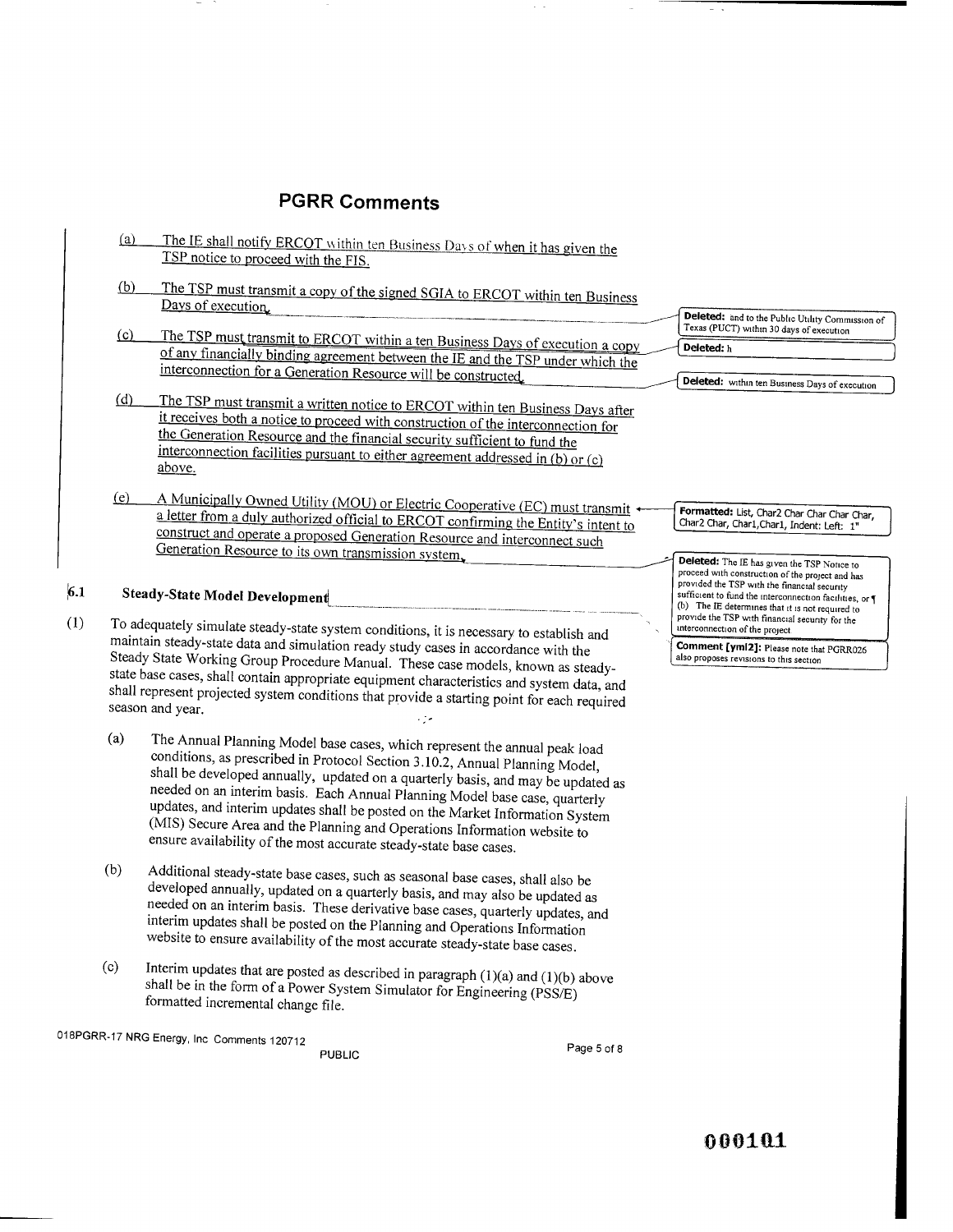- (d) All steady-state base cases and incremental change files on the MIS Secure Area and Planning and Operations Information website shall be available for use by Market Participants.
- (e) The Steady State Working Group Procedure Manual describes each base case that is required to be built. The schedule for posting all steady-state base cases shall be made available on the MIS Secure Area.
- (2) Transmission Service Providers (TSPs) and ERCOT shall develop the steady-state base cases. The steady-state base cases are derived from the Network Operations Model to ensure consistency of key characteristics, including Ratings, impedance and connectivity for Transmission Facilities that are common between the Network Operations Model and each steady-state base case. Minor differences between the models will occur for several reasons. For example:
	- (a) The Network Operations Model is converted from a "breaker, switch, and AC line segment" convention to an equivalent steady-state base case "bus and branch" convention. This conversion reduces the number of breakers/switches that may be included in the steady-state base case model and may combine buses separated by breakers/switches in the Network Operations Model.
	- (b) Additional detailed modeling may be added to the converted Network Operations Model for planning purposes.
	- (c) Future projects are added to the converted Network Operations Model that do not exist in the Network Operations Model past the model build date used to extract a snapshot from the Network Operations Model.
- (3) Using the Network Model Management System (NMMS), ERCOT and TSPs shall create steady state models that represent current and planned system conditions from the following data elements:
	- (a) Each TSP, or its Designated Agent, shall provide its respective transmission network steady-state model data, including load data.
	- (b) ERCOT shall utilize the latest available Resource Entity and Private Use Network model data submitted to ERCOT by the Resource Entity and the Private Use Network owners through the Resource registration process for Resource Entities.
	- (c) ERCOT shall utilize proposed Generation Resource model data provided by the Interconnecting Entity (IE) during the generation interconnection process in accordance with Section 5, Generation Resource Interconnection or Change Request
	- (d) ERCOT shall **determine the operating state of Generation** Resources (MW, MVAr) using **a security-constrained economic dispatch tool.**

Deleted: ERCOT shall utilize available complete model data for future Generation Resources once ERCOT receives a signed Standard Generation Interconnection Agreement (SGIA) or public, financially-bmdmg agreement between the generator and TSP under which the proposed Facilities of Generation Resource would be constructed or a letter from a duly authorized official from the Municipally Owned Utility (MOU) or an Electric Cooperative (EC) confirming the Entity's intent to constiuct and operate the proposed Generation Resource

**018PGRR-17 NRG Energy, Inc Comments 120712**

**Page 6 of 8 PUBLIC**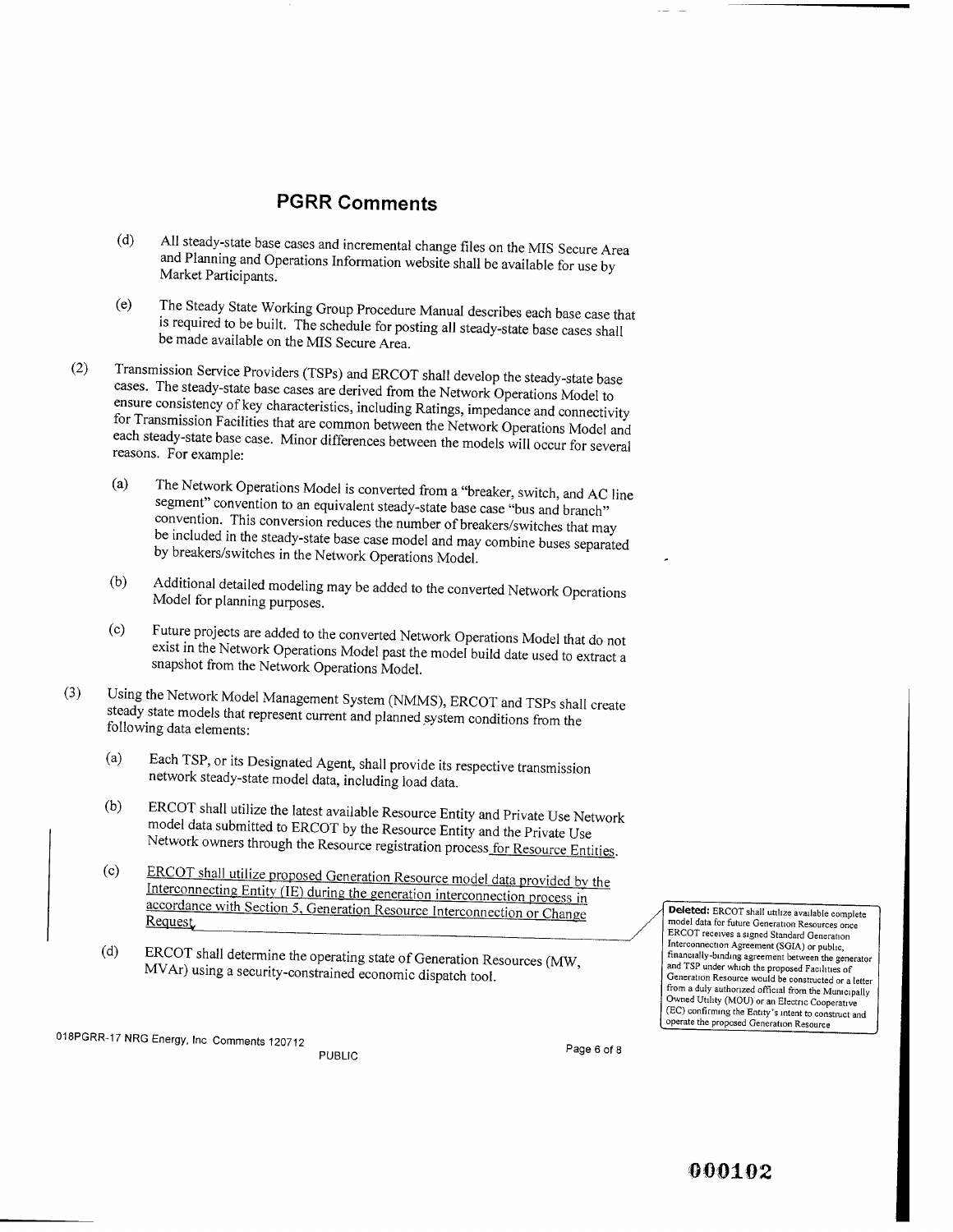(e) ERCOT shall **determine the import/export levels of asynchronous transmission interconnections based on historical data.**

## 6.3 Process for Developing Short Circuit Cases

This Section describes the process for the development of the short circuit cases used for planning purposes. Section 6, Disturbance Monitoring and System Protection, of the Operating Guides describes other non-planning aspects relating to system protection and disturbance monitoring requirements.

- (a) ERCOT shall collect the short circuit data sets or data updates developed by each Transmission Service Provider (TSP) and shall compile and maintain the short circuit cases.
- (b) During the first quarter of each calendar year, ERCOT shall compile and distribute the Current Year (CY) short circuit case to the System Protection Working Group (SPWG).
- (c) During the second quarter of each calendar year, ERCOT shall compile and distribute the Future Year (FY) short circuit cases for years two through five to the SPWG.
- (d) The transmission and generation systems of each Facility owner in ERCOT shall be represented completely including positive and zero sequence data. Generation Resource data shall be provided by the Resource Entity.
- Each common bus within both the short circuit case and the corresponding steady- $\left( \underline{e} \right)$ state load flow case shall have a matching bus name and matching bus number. Each additional bus added to the short circuit case as necessary to perform short circuit studies shall be assigned a name and bus number that does not conflict with pre-existing names and bus numbers used in the current set of load flow cases.
- $\bigcirc$ The positive sequence impedance of Transmission Elements used in both the load flow and short circuit cases shall be the same.
- Zero sequence data shall include mutual impedance of multi-circuit transmission  $\circ$ lines and of adjacent circuits within the same right-of-way, unless the TSP considers such impedance to be insignificant for studies made from this data.

# , 6.9 Addition of Proposed **Generation Resources to the Planning** Models

LIl ERCOT will include a proposed Generation Resource in the base cases created and maintained by the Steady State Working Group (SSWG) the System Protection Working Group (SPWG), and the Dynamics Working Group (DWG), once the Interconnecting Entity notifies ERCOT that it has received a Texas Commission on Environmental

018PGRR-17 NRG Energy, Inc. Comments 120712

PUBLIC PUBLIC

**Deleted:** (e) New Generation Resources will be included in the short circuit cases once ERCOT receives either  $\P$ (i) - A signed Standard Generation Interconnection Agreement (SGIA) or a public, financially-binding agreement between the generator and the TSP under which the proposed Generation Resource would be constructed, or ¶ (u) A letter from a duly authorized official from the Municipally Owned Utility (MOU) or an Electric Cooperative (EC) confirming the Entity's intent to construct and operate the proposed Generation Resource ¶ **Deleted: f Deleted: g**

**Deleted: h**

/

**Formatted:** Font: Bold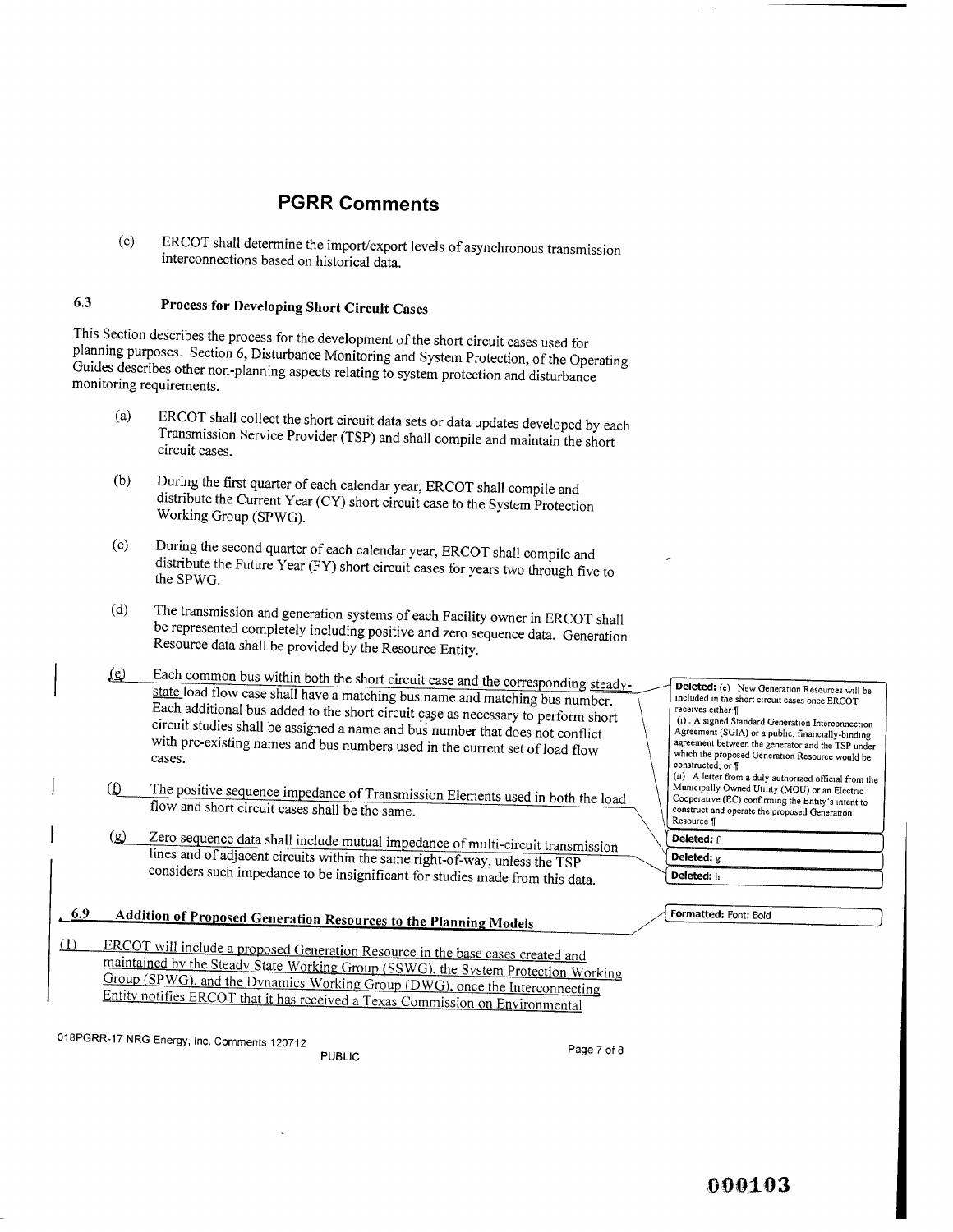Quality (TCEQ)-approved air permit (if necessary) and demonstrates that it has obtained water rights sufficient for plant operation (if necessary), and ERCOT receives one of the followme:

|     |                                                                                                                                                                 |                         | Deleted: OPTION 1                                                                                                   |
|-----|-----------------------------------------------------------------------------------------------------------------------------------------------------------------|-------------------------|---------------------------------------------------------------------------------------------------------------------|
|     | (a)<br>A signed Standard Generation Interconnection Agreement (SGIA) from the                                                                                   |                         |                                                                                                                     |
|     | Transmission Service Provider (TSP) and a written notice from the TSP that the                                                                                  |                         | Deleted: with                                                                                                       |
|     | Interconnecting Entity (IE) has provided:                                                                                                                       |                         | Deleted: A                                                                                                          |
|     |                                                                                                                                                                 |                         | Formatted: List 2, Char2 Char Char, Char2,                                                                          |
|     | (i)<br>a notice to proceed with the construction of the interconnection; and                                                                                    |                         | Indent: Left: 1.5", First line: 0", Space After:<br>0 pt                                                            |
|     | (ii)                                                                                                                                                            |                         | <b>Deleted: T</b>                                                                                                   |
|     | the financial security required to fund the interconnection facilities; or                                                                                      |                         |                                                                                                                     |
|     | (b)<br>A public, financially binding agreement between the IE and the TSP under which                                                                           |                         | Deleted: OPTION 2 ¶<br>(a) A signed Standard Generation Interconnection                                             |
|     | the interconnection for the Generation Resource will be constructed along with:                                                                                 |                         | Agreement (SGIA) from the Transmission Service<br>Provider (TSP) and one of the following: 1                        |
|     |                                                                                                                                                                 |                         | (i) a written notice from the TSP that the                                                                          |
|     | (i)<br>a written notice from the TSP that the IE has provided notice to proceed                                                                                 |                         | Interconnecting Entity (IE) has provided a notice to<br>proceed with the construction of the interconnection        |
|     | with the construction of the interconnection; and                                                                                                               |                         | and the financial security required to fund the                                                                     |
|     |                                                                                                                                                                 |                         | interconnection facilities, or<br>(11) an affidavit from the IE to ERCOT confirming                                 |
|     | (ii)<br>the required financial security; or                                                                                                                     |                         | that a financially binding agreement to construct the                                                               |
|     | (c)                                                                                                                                                             |                         | Generation Resource (i e an engineering,<br>procurement, and construction contract) has been                        |
|     | A letter from a duly authorized official from a Municipally Owned Utility (MOU)<br>or Electric Cooperative (EC) confirming the Entity's intent to construct and |                         | executed.                                                                                                           |
|     | operate a proposed Generation Resource and interconnect such Generation to its                                                                                  |                         | Deleted: 1                                                                                                          |
|     | own transmission system.                                                                                                                                        |                         | Deleted: Interconnecting Entity (                                                                                   |
|     |                                                                                                                                                                 |                         | Deleted: )                                                                                                          |
| (2) | The IE shall provide to ERCOT the data necessary to model the Generation Resource in                                                                            |                         | Deleted: Transmission Service Provider (                                                                            |
|     | the base cases created and maintained by SSWG. SPWG, and the DWG, as directed by                                                                                |                         | Deleted: )                                                                                                          |
|     | ERCOT.                                                                                                                                                          |                         | Formatted: List 2, Char2 Char Char, Char2,                                                                          |
| (3) |                                                                                                                                                                 |                         | Indent: Left: 1.5", First line: 0", Space After:<br>0 pt                                                            |
|     | Once the IE has met these requirements, ERCOT will notify the SSWG, SPWG, and the                                                                               |                         | Deleted: A                                                                                                          |
|     | DWG, and the proposed Generation Resource will be included in the base cases created<br>and maintained by these working groups.                                 |                         | <b>Deleted: T</b>                                                                                                   |
|     |                                                                                                                                                                 |                         | Deleted: the                                                                                                        |
|     |                                                                                                                                                                 |                         | Deleted: the                                                                                                        |
|     |                                                                                                                                                                 |                         |                                                                                                                     |
|     |                                                                                                                                                                 |                         | Deleted: these Working Groups                                                                                       |
|     |                                                                                                                                                                 |                         | Deleted: W                                                                                                          |
|     |                                                                                                                                                                 |                         | Deleted: G                                                                                                          |
|     |                                                                                                                                                                 |                         | Comment [ymi3]: Please note that PGRR022<br>also proposes revisions to this section.                                |
|     |                                                                                                                                                                 |                         | Deleted: 8.3.2 . Total Capacity Estimate                                                                            |
|     |                                                                                                                                                                 |                         | The total capacity estimate shall be determined based                                                               |
|     |                                                                                                                                                                 |                         | on the following equation 1<br>TOTCAP <sub>s,i</sub> = INSTCAP <sub>s,i</sub> + PUNCAP <sub>s,i</sub> +             |
|     |                                                                                                                                                                 |                         | WINDCAP <sub>5,i</sub> + RMRCAP <sub>5,i</sub> + DCTIECAP <sub>5,i</sub> +                                          |
|     |                                                                                                                                                                 |                         | SWITCHCAP $_{s,i}$ + MOTHCAP $_{s,i}$ + PLANNON $_s$<br>$i$ + PLANWIND $_{i,i}$ – UNSWITCH $_{i,i}$ – RETCAP $_{i}$ |
|     |                                                                                                                                                                 | $\overline{\mathbf{u}}$ | . ¶                                                                                                                 |
|     |                                                                                                                                                                 |                         | The above variables are defined as follows ¶                                                                        |
|     |                                                                                                                                                                 |                         | Variable                                                                                                            |
|     | 018PGRR-17 NRG Energy, Inc. Comments 120712<br>Page 8 of 8                                                                                                      |                         |                                                                                                                     |
|     | <b>PUBLIC</b>                                                                                                                                                   |                         |                                                                                                                     |

 $\overline{\phantom{a}}$ 

 $\omega_{\rm{eff}}$  and  $\sim$ 

 $\bar{z}$ 

 $\sim$ 

 $\omega(\omega)$  ,  $\omega$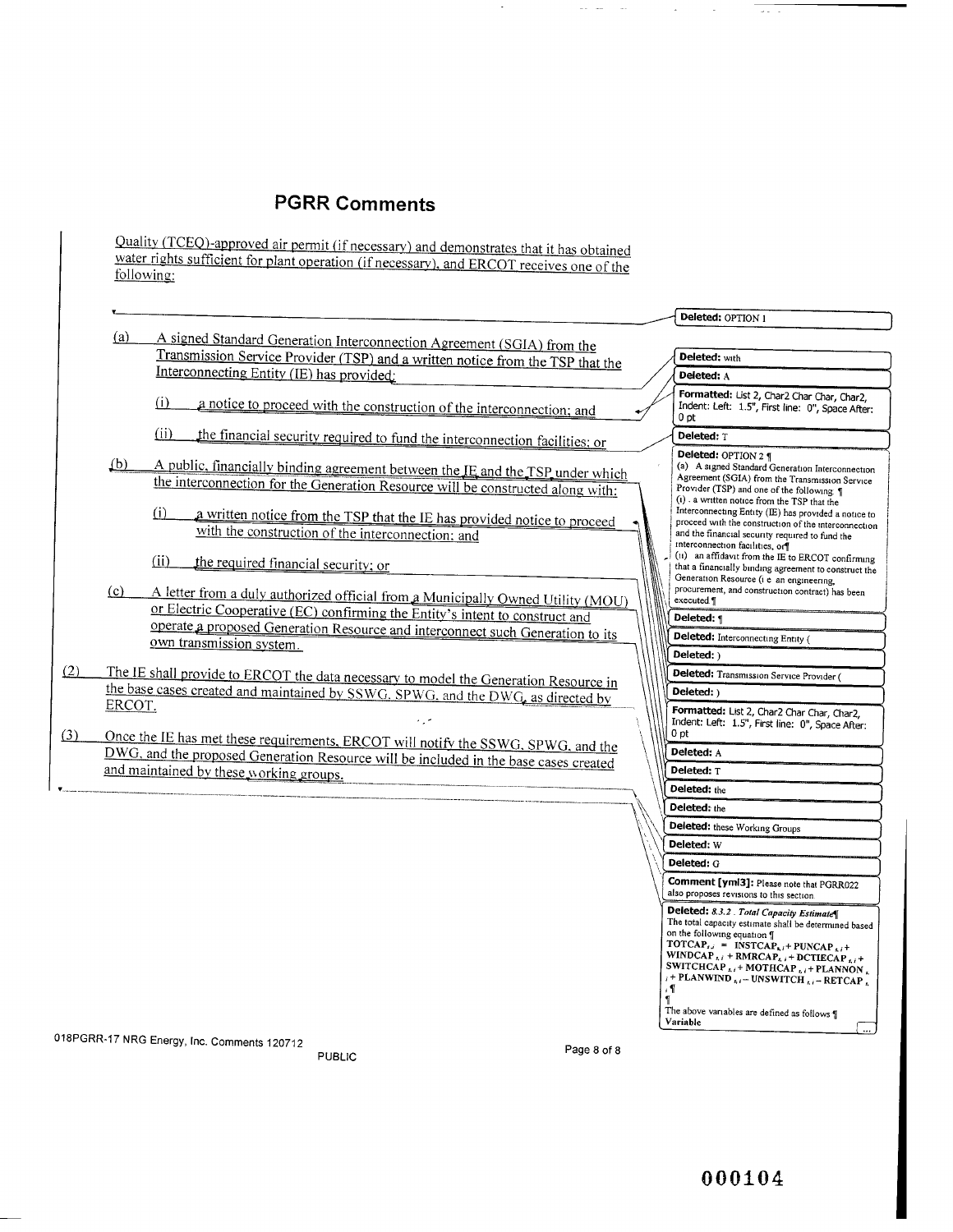Attachment 7

## NPRR Comments

| <b>NPRR</b><br><b>Number</b> | 489 | <b>NPRR</b><br>Title | <b>Planning Reserve Margin</b> |
|------------------------------|-----|----------------------|--------------------------------|
|                              |     |                      |                                |

| Date | December 7, 2012 |
|------|------------------|
|      |                  |

| Submitter's Information |                                |  |  |  |
|-------------------------|--------------------------------|--|--|--|
| <b>Name</b>             | Adrian Pieniazek               |  |  |  |
| <b>E-mail Address</b>   | adrian pieniazek@nrgenergy.com |  |  |  |
| Company                 | NRG Energy, Inc.               |  |  |  |
| <b>Phone Number</b>     | 512-473-8895                   |  |  |  |
| <b>Cell Number</b>      | 512-844-9888                   |  |  |  |
| <b>Market Segment</b>   | Independent Generator          |  |  |  |

#### **Comments**

**At its 11/29/12 meeting the Technical Advisory Committee** (TAC), **tabled Nodal Protocol Revision Request** (**NPRR) 489 for the purposes of determining the feasibility of separating the assumptions used for the semi-annual Report on Capacity, Demand and Reserves in the ERCOT Region** (**CDR) and the planning models.**

**At the December 5, 2012 WMS meeting and the December 6, 2012 ROS meeting, the motions to "endorse the concept that the CDR and** the ERCOT **planning models can have unique and separate sets of planning assumptions",passed.**

**As a result of the WMS and ROS votes, NRG submits these comments to remove the linkage between the planning model assumptions and the CDR/Planning Reserve Margin assumptions by proposing revisions to variables** "PLANNONS,," and "PLANWINDs,;" **to align with the existing language in Section 8.3.2, Total Capacity Estimate, of the Planning Guide. The alignment is necessary as NPRR489, as originally submitted, assumed the assumptions for the addition of proposed Generation Resources in the planning models would be the same as the assumptions used for Planning Reserve Margin.**

#### Revised Proposed Protocol Language Revision

489NPRR-08 NRG Energy, Inc Comments 120712 PUBLIC Page 1 of 5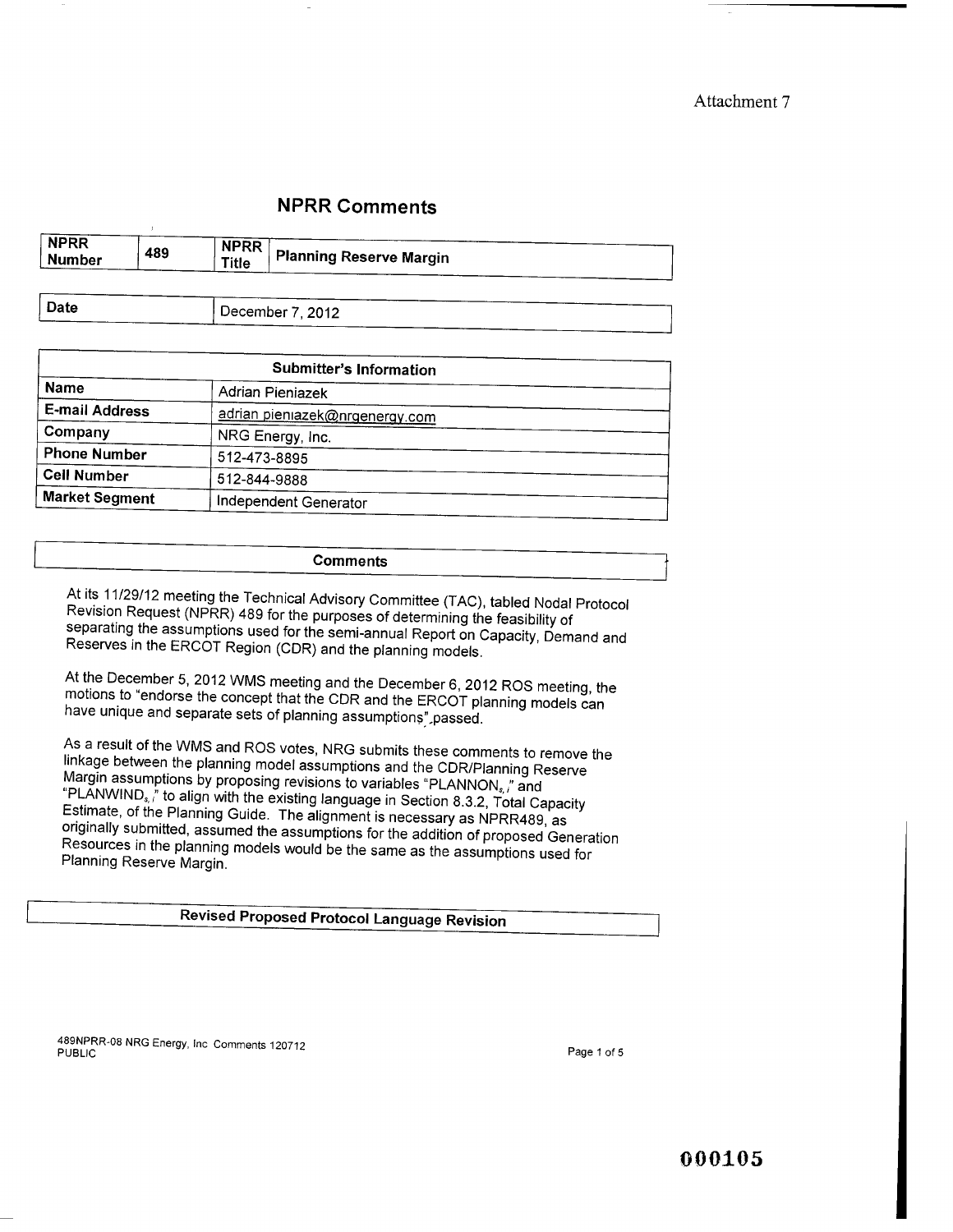$\sim$ 

#### 2.1 DEFINITIONS

 $\sim$   $\sim$   $-$ 

| <b>Interconnecting Entity (IE)</b>   |               |                                                                                                                                                                                          |                           |
|--------------------------------------|---------------|------------------------------------------------------------------------------------------------------------------------------------------------------------------------------------------|---------------------------|
|                                      |               |                                                                                                                                                                                          | Formatted: Not Highlight  |
|                                      |               | Any Entity that proposes to interconnect an All-Inclusive Generation Resource with the ERCOT                                                                                             |                           |
|                                      |               | System, upgrade the rated capacity of an existing All-Inclusive Generation Resource by ten MW                                                                                            |                           |
|                                      |               | or greater, re-power an All-Inclusive Generation Resource, or change the Point of                                                                                                        |                           |
|                                      |               | Interconnection (POI) of an All-Inclusive Generation Resource.                                                                                                                           |                           |
| <b>Peak Load Season</b>              |               |                                                                                                                                                                                          | Formatted: Not Highlight  |
| and February.                        |               | Summer months are June, July, August, and September; Winter months are December, January,                                                                                                |                           |
| <b>Planning Reserve Margin (PRM)</b> |               |                                                                                                                                                                                          |                           |
|                                      |               |                                                                                                                                                                                          |                           |
|                                      |               | The net of total capacity for the Peak Load Season, less firm peak Load for the Peak Load<br>Season, divided by the firm peak Load for the Peak Load Season (expressed as a percentage). | Deleted: p                |
|                                      |               |                                                                                                                                                                                          | Deleted: P                |
|                                      |               |                                                                                                                                                                                          | <b>Deleted:</b> for the s |
|                                      |               |                                                                                                                                                                                          | Deleted: S                |
| 2.2                                  |               | <b>ACRONYMS AND ABBREVIATIONS</b>                                                                                                                                                        | Deleted: p                |
| IE                                   |               | <b>Interconnecting Entity</b>                                                                                                                                                            | Deleted: P                |
|                                      |               |                                                                                                                                                                                          | Deleted: for the s        |
| <b>PRM</b>                           |               | Planning Reserve Margin                                                                                                                                                                  | <b>Deleted: S</b>         |
| 3.2.6                                |               | <b>ERCOT Planning Reserve Margin</b>                                                                                                                                                     |                           |
| follows:                             |               | ERCOT shall calculate the Planning Reserve Margin (PRM) for each Peak Load Season as                                                                                                     |                           |
|                                      | $PRM_{s,i}$   | $=$<br>$(TOTCAPs,i - FIRMPKLDs ) / FIRMPKLDs,t$                                                                                                                                          | Deleted: i                |
|                                      |               | The above variables are defined as follows:                                                                                                                                              |                           |
| Variable                             | Unit          | <b>Definition</b>                                                                                                                                                                        |                           |
| $\overline{PRM}_{s,i}$               | $\frac{0}{2}$ | Planning Reserve Margin-The Planning Reserve Margin for the Peak Load Season<br>s for year <i>t</i>                                                                                      |                           |
| TOTCAP,                              | <b>MW</b>     | Total Capacity-Total Capacity available during the Peak Load Season s for the<br>year i                                                                                                  |                           |
| FIRMPKLD,                            | <b>MW</b>     | Firm Peak Load-Firm Peak Load for the Peak Load Season s for the year i                                                                                                                  |                           |
| $\underline{l}$                      | None          | Year                                                                                                                                                                                     |                           |

**489NPRR-08 NRG Energy,** Inc Comments 120712 PUBLIC Page 2 of 5

s None Peak Load Season

Year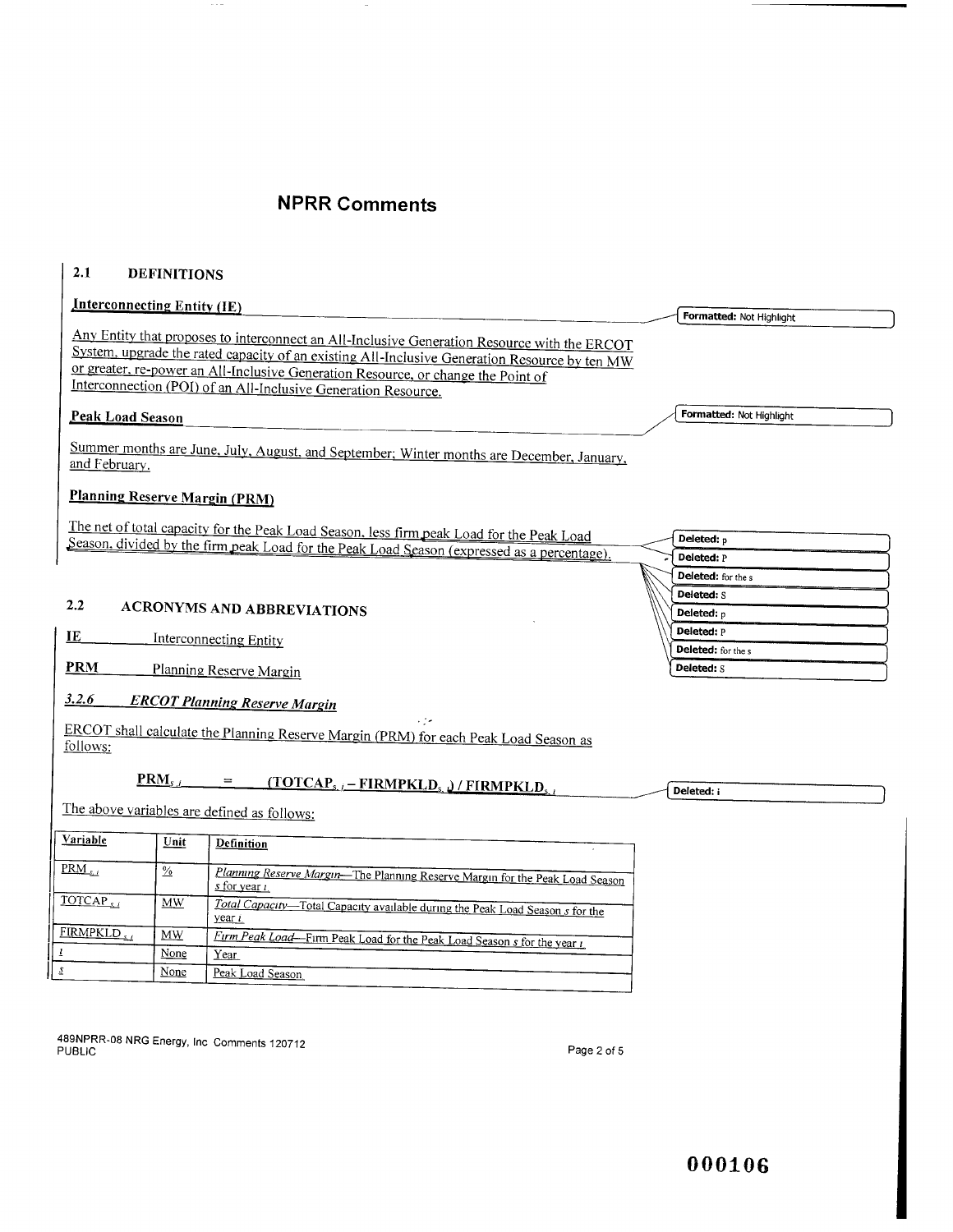## 3.2.6.1 Minimum ERCOT Planning Reserve Margin Criterion

The minimum ERCOT PRM criterion is 13.75%. ERCOT shall periodically review and recommend to the ERCOT Board any changes to the minimum ERCOT PRM to ensure adequate reliabilitv of the ERCOT System.

## 3.2.6.2 ERCOT Planning Reserve Margin Calculation Methodology

ERCOT shall **prepare and publish on** the ERCOT **website**, **at least annually** , **the Report on** Capacity. Demand and Reserves in the ERCOT Region, containing an estimate of the PRM for the current Peak Load Seasons as well as a minimum of ten future summer and winter peak Load periods. The format and content of this report shall be developed by ERCOT, and subject to Technical Advisory Committee (TAC) approval. The estimate of the PRM shall be based on the methodology in Section 3.2.6.2.1, Peak Load Estimate, and Section 3.2.6.2.2, Total Capacity Estimate.

#### *3.2. 6.2.1 Peak Load Estimate*

ERCOT shall prepare, at least annually, a forecast of the total peak Load for both summer and winter Peak Load Seasons for the current year and a minimum of ten future years using an econometric forecast, taking into account econometric inputs, weather conditions, demographic data and other variables as deemed appropriate by ERCOT. The firm Peak Load Season estimate shall be determined by the following equation:

#### $FIRMPKLD_{s,i} = \nTOTPKLD_{s,i} - LRRRS_{s,i} - LRNSRS_{s,i} - ERS_{s,i} - CLR$  $s_i$  : – ENERGYEFF<sub>Si</sub>

The above variables are defined as follows:

| Variable            | Unit      | Definition<br>المراد                                                                                                                                                                                                                                                                                                                                                                                                                                                                                                                                                                                                                            |            |
|---------------------|-----------|-------------------------------------------------------------------------------------------------------------------------------------------------------------------------------------------------------------------------------------------------------------------------------------------------------------------------------------------------------------------------------------------------------------------------------------------------------------------------------------------------------------------------------------------------------------------------------------------------------------------------------------------------|------------|
| FIRMPKLD,           | MW        | Firm Peak Load Estimate—The Firm Peak Load Estimate for the Peak Load Season<br>$s$ for the year $i$                                                                                                                                                                                                                                                                                                                                                                                                                                                                                                                                            |            |
| TOTPKLD,            | <b>MW</b> | Total Peak Load Estimate-The Total Peak Load Estimate for the Peak Load Season<br>s for the year $\iota$ .                                                                                                                                                                                                                                                                                                                                                                                                                                                                                                                                      |            |
| <u>LRRRS, , , ,</u> | MW        | Load Resource providing Responsive Reserve (RRS)—The amount of RRS a Load<br>Resource is providing for the Peak Load Season s for the year t.                                                                                                                                                                                                                                                                                                                                                                                                                                                                                                   |            |
| LRNSRS,             | MW        | Load Resource providing Non-Spinning Reserve (Non-Spin)— The amount of Non-<br>Spin a Load Resource is providing for the Peak Load Season s for the year i                                                                                                                                                                                                                                                                                                                                                                                                                                                                                      |            |
| $ERS_{s}$           | MW        | Emergency Response Service (ERS)— The amount of ERS for the Peak Load Season<br>s for the year <i>t</i> based on (a) For the winter Peak Load Season of the current year, the<br>amount of ERS procured by ERCOT for the October to January ERS Contract<br>Period using the simple average of two time period procurements (Business Hours<br>and non-Business Hours), (b) For the summer Peak Load Season of the current year,<br>the amount of ERS procured by ERCOT for the May procurement (Business Hours).<br>and (c) For all subsequent years and Peak Load Seasons, escalate the amount of ERS<br>from the previous season by $10\%$ . | Deleted: p |
| $CLR_{s,i}$         | $M_{W}$   | Amount of Controllable Load Resource-Amount of Controllable Load Resource<br>that is available for Dispatch by ERCOT during the current year <i>i</i> for the Peak Load                                                                                                                                                                                                                                                                                                                                                                                                                                                                         | Deleted: S |

489NPRR-08 NRG Energy, Inc Comments 120712 PUBLIC Page 3 of 5

Deleted: Report Deleted: summer and winter

Deleted: p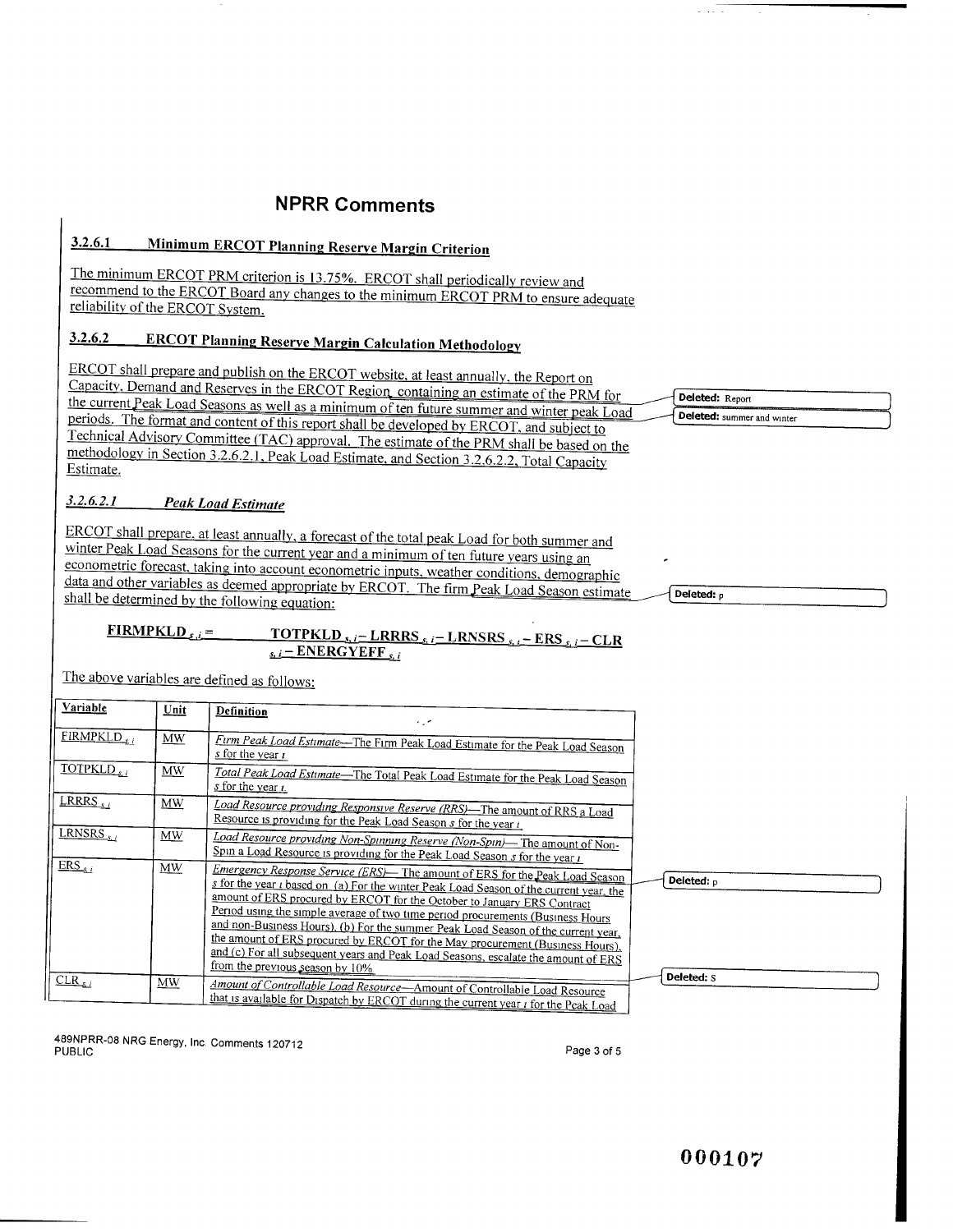| Variable   | Unit | Definition                                                                                                                                                                                                                                                                    |
|------------|------|-------------------------------------------------------------------------------------------------------------------------------------------------------------------------------------------------------------------------------------------------------------------------------|
| ENERGYEFF. | MW   | Season s not already included in LRRRS or LRNSRS                                                                                                                                                                                                                              |
|            |      | Amount of Energy Efficiency Programs Procured—Amount of energy efficiency<br>programs procured by Transmission and/or Distribution Service Providers (TDSPs)<br>pursuant to P U C SUBST, R 25 181, Energy Efficiency Goal, for the Peak Load<br>Season s for the year $\iota$ |
|            | None | Year.                                                                                                                                                                                                                                                                         |
|            | None | Peak Load Season                                                                                                                                                                                                                                                              |

## *3.2.6.2.2 Total Capacitv Estimate*

The total capacity estimate shall be determined based on the following equation:

| TOTCAP <sub>5</sub> | <b>INSTCAP</b> <sub>s, i</sub> + <b>PUNCAP</b> <sub>s, i</sub> + <b>WINDCAP</b> <sub>s, i</sub> + <b>RMRCAP</b> <sub>s, i</sub> |
|---------------------|---------------------------------------------------------------------------------------------------------------------------------|
|                     | $+$ <b>DCTIECAP</b> <sub>si</sub> $+$ <b>SWITCHCAP</b> <sub>si</sub> $+$ <b>MOTHCAP</b> <sub>si</sub> $+$                       |
|                     | <b>PLANNON</b> <sub>s, i</sub> + <b>PLANWIND</b> <sub>s, i</sub> – <b>UNSWITCH</b> <sub>s, i</sub> –                            |
|                     | <b>RETCAP</b>                                                                                                                   |

The above variables are defined as follows:

| Variable               | Unit      | Definition                                                                                                                                                                                                                                                                                                                                                                                                                                                    |                          |
|------------------------|-----------|---------------------------------------------------------------------------------------------------------------------------------------------------------------------------------------------------------------------------------------------------------------------------------------------------------------------------------------------------------------------------------------------------------------------------------------------------------------|--------------------------|
| TOTCAP <sub>s</sub>    | MW        | Total Capacity-Total Capacity available during the Peak Load Season s for the<br>year <i>t</i>                                                                                                                                                                                                                                                                                                                                                                |                          |
| INSTCAP <sub>s/l</sub> | MW        | Seasonal Net Max Sustainable Rating—The Seasonal net max sustainable rating for<br>the Peak Load Season s as reported in the approved Resource registration process for<br>each operating Generation Resource for the year <i>i</i> excluding Wind-powered<br>Generation Resources (WGRs), Resources operating under Reliability Must-Run<br>(RMR) Agreements, and Generation Resources capable of "switching" from the<br>ERCOT Region to a non-ERCOT Region |                          |
| PUNCAP <sub>s1</sub>   | <b>MW</b> | Private Use Network Capacity-The Private Use Network capacities as provided to<br>ERCOT pursuant to Section 3 10 7.3, Modeling of Private Use Networks                                                                                                                                                                                                                                                                                                        |                          |
| WINDCAP.               | MW        | Effective Load Carrying Capability of WGRs—The effective Load carrying<br>capability of all existing WGRs as determined by ERCOT for the Peak Load Season<br>$s$ for the year $i$                                                                                                                                                                                                                                                                             | <b>Deleted: Protocol</b> |
| RMRCAP <sub>s,t</sub>  | <b>MW</b> | Seasonal Net Max Sustainable Rating for Generation Resource providing RMR<br>Service—The Seasonal net max sustainable rating for the Peak Load Season s as<br>reported in the approved Resource registration process for each Generation Resource<br>providing RMR Service for the year <i>i</i> until the approved exit strategy for the RMR<br>Resource is expected to be completed.                                                                        | Deleted: s               |
| DCTIECAP.              | MW        | Seasonal Net Max Sustainable Rating for Direct Current Tie (DC Tie) Resource-<br>The Seasonal net max sustainable rating for the Peak Load Season s as reported in<br>the approved Resource registration process for each DC Tie Resource for the year i<br>multiplied by 50%                                                                                                                                                                                 | Deleted: s               |
| SWITCHCAP,             | MW        | Seasonal Net Max Sustainable Rating for Switching Generation Resource-The<br>Seasonal net max sustainable rating for the Peak Load Season s as reported in the<br>approved Resource asset registration process for each Generation Resource for the<br>year <i>t</i> that can electrically connect (i.e., "switch") from the ERCOT Region to<br>another power region.                                                                                         | Deleted: s               |

489NPRR-08 NRG Energy, Inc Comments 120712 PUBLIC Page 4 of 5

 $\tau_{\rm c}$  , and a second contract  $\tau_{\rm c}$